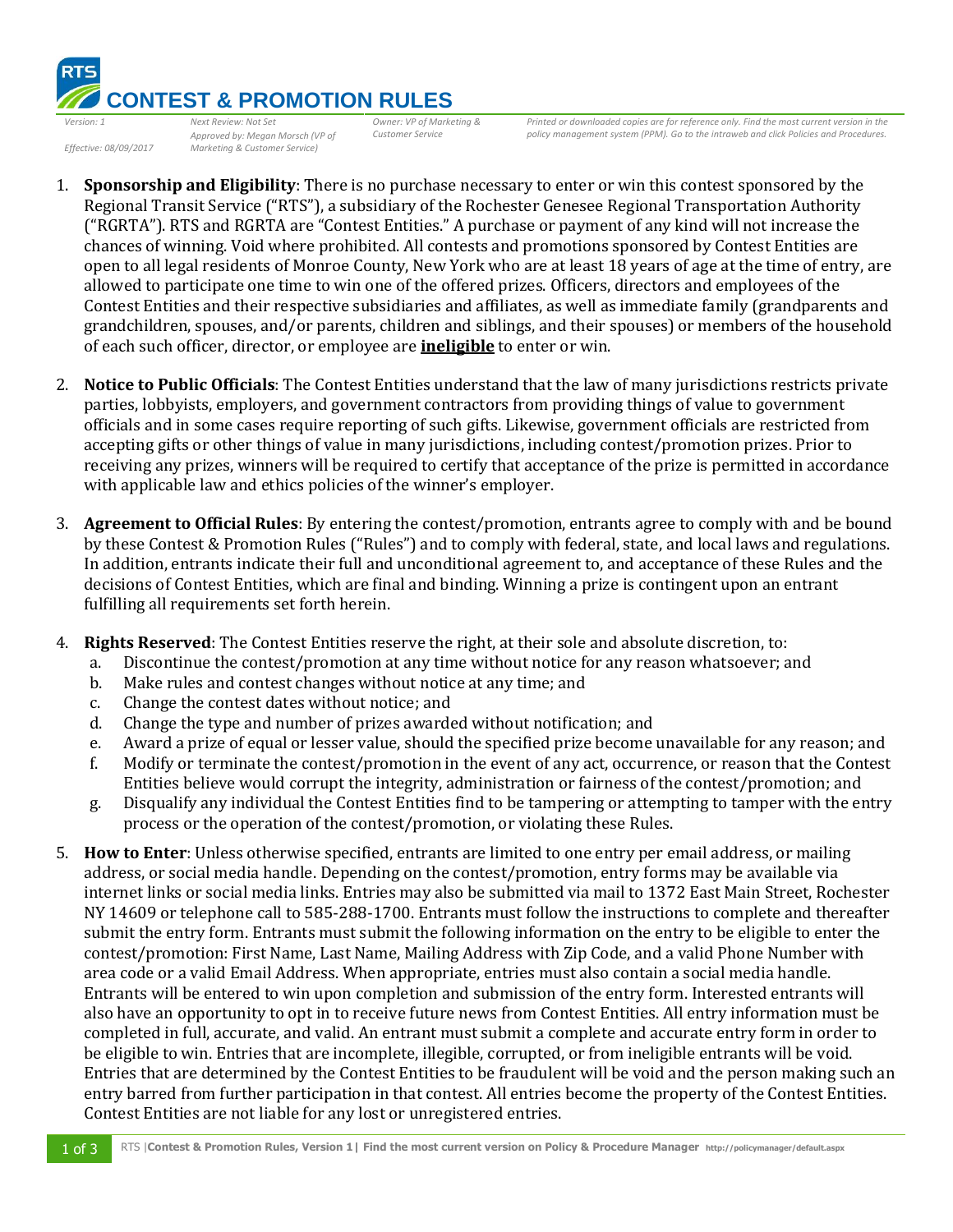

*Effective: 08/09/2017*

*Approved by: Megan Morsch (VP of Marketing & Customer Service)* 

*Printed or downloaded copies are for reference only. Find the most current version in the policy management system (PPM). Go to the intraweb and click Policies and Procedures.* 

6. **Prizes and Notification of Winner(s)**: No prize substitutions or cash alternatives for prizes will be granted. All prizes will be provided as indicated and are not redeemable for other prizes or cash. Prizes will be provided while supplies last. The odds of winning a grand prize are dependent upon the number of entries received. The prizewinners will be drawn at random from all eligible entries no later than the date specified. Winners will be notified by email, mail, telephone, or through a direct message on social media that they have won one of the possible prizes within 4 weeks after the end date of the contest/promotion. Winners will be provided with details about how, when, and where to claim their prize. If any winner does not respond to the initial notification, the Contest Entities will attempt to notify the winner one additional time. If any winner does not respond second notification within five (5) days of transmission, or should the notification be returned as undeliverable, the prize will be forfeited and the Contest Entities will select an alternative winner at random from all remaining eligible entries. In claiming a prize, the winners may be required to show valid photo identification and the Contest Entities may choose to accept or deny awarding the prize based on the identification presented.

*Customer Service*

The winner(s) may be required to sign and return a release of liability, declaration of eligibility and, where lawful, publicity consent agreement, upon receipt of their prize and as conditions of receiving the prize. Participation in the contest and the prizes awarded are non-transferable. Winners are responsible for paying any applicable taxes and any and all other costs and expenses not included with the prize. Any prize details not specified on the website will be determined by the Contest Entities in their sole and absolute discretion. In claiming any associated contest prize, the winners acknowledge that the Contest Entities and their sponsor(s) have the right to, without further authorization, publicize their name, character likeness, photograph, voice and the fact that they are a prizewinner for promotional purposes without financial remuneration. Failure to collect the prize by the appropriate deadline date will constitute forfeit of the prize. If forfeited, the prize may remain property of the Contest Entities, as another winner may not be selected. Failure to comply with the aforementioned conditions shall be grounds for forfeiture of a prize.

- 7. **Privacy**: The personal information of entrants who opt in to receive communications from Contest Entities will be subject to the privacy policy of RGRTA available a[t https://www.myrts.com/Privacy-Policy.](https://www.myrts.com/Privacy-Policy) By opting in, entrants agree to receive future communications from RGRTA and RTS. Opting in to receive communications does not improve one's chances of winning. If an entrant chooses not to opt in to future communications, then any personal information submitted will only be used in connection with the contest/promotion. An entrant may unsubscribe from receiving future communications at any time by calling 585-288-1700 or visiting [www.myRTS.com/contact-us.](http://www.myrts.com/contact-us)
- 8. **Conduct**: By participating, entrants agree to comply with and be bound by these Rules. Entrants must adhere to all Contest Entity rules and regulations—including the Rules of Conduct for Transit Vehicles, Facilities, and [Properties](https://www.myrts.com/LinkClick.aspx?fileticket=OnfXsezi4QA%3d&portalid=0)—while riding Contest Entity vehicles. Failure to comply with these Rules may result in disqualification from the contents/promotion. Entrants further agree to comply with and be bound by decisions of the Contest Entities, which shall be final and binding in all respects. The decision of the Contest Entities in the interpretation of these Rules is final. If any prizewinner is found in violation of any of these Rules, they may be required to forfeit their prize. Contest Entities may disqualify a winner/entrant immediately upon learning the entrant has provided any false information.
- 9. **Publicity**: Except where prohibited by applicable law, participation in the contest/promotion constitutes permission for Contest Entities to use, without notice or further compensation, worldwide, in perpetuity, in any and all forms of media and marketing campaigns, now known and hereafter devised, an entrant's first name, last name, likeness, photograph, voice, opinions and/or hometown and state for purposes of advertising, trade, promotion and/or publicity.